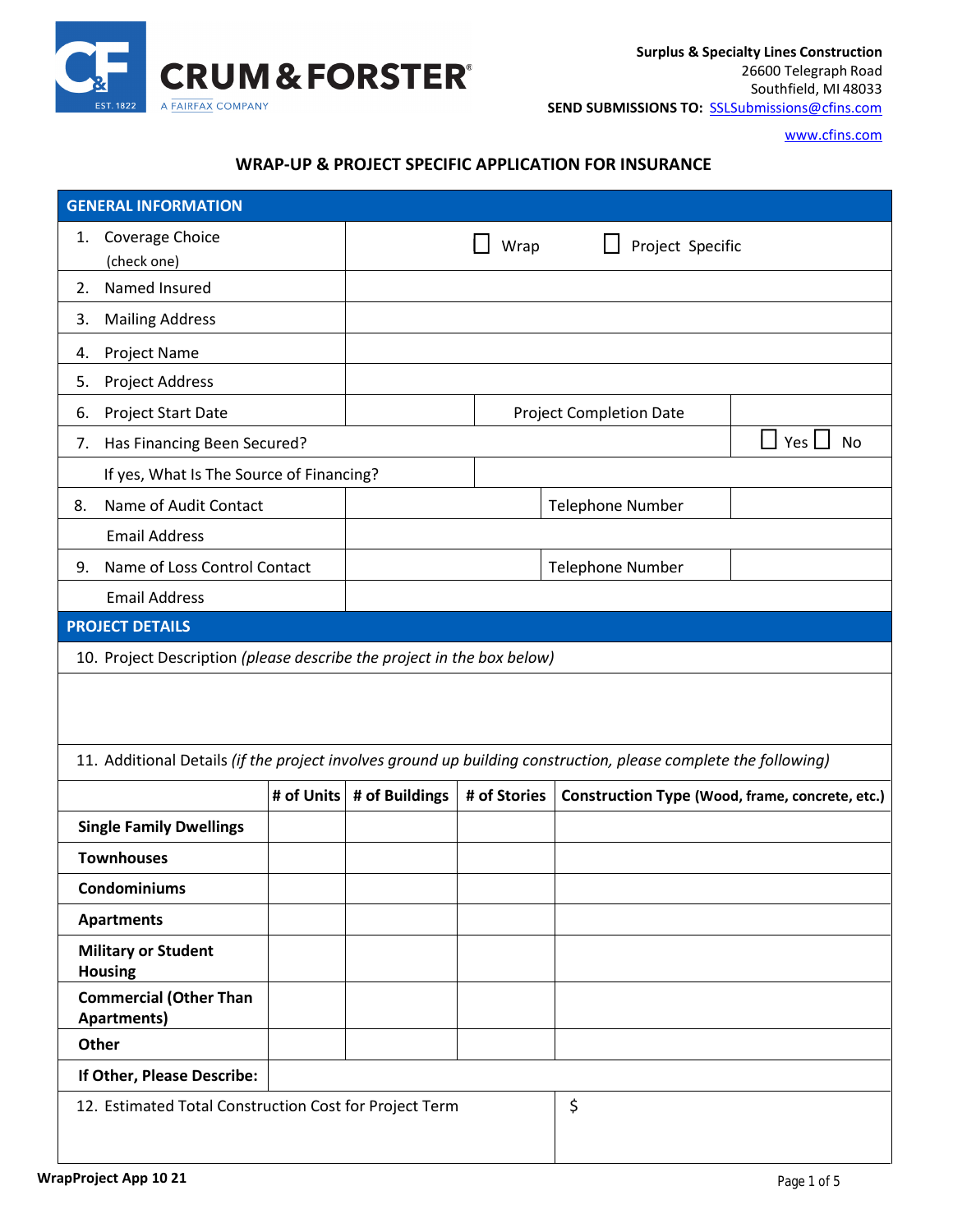| budget).                                                                                 |                                                                                  | Construction Cost Definition: "Construction Costs" is defined as the cost of all labor, materials, equipment and supplies<br>furnished, used or delivered for use in the execution of such work, whether furnished by the owner, by the contractors, or by<br>subcontractors at any level; and general conditions, contingency fees, overhead and profit (attach copy of construction |    |  |                         |  |
|------------------------------------------------------------------------------------------|----------------------------------------------------------------------------------|---------------------------------------------------------------------------------------------------------------------------------------------------------------------------------------------------------------------------------------------------------------------------------------------------------------------------------------------------------------------------------------|----|--|-------------------------|--|
|                                                                                          | Required for Project Specific Coverage)                                          | 13. Estimated Direct Payroll Other Than Executive Supervisors (Only                                                                                                                                                                                                                                                                                                                   | \$ |  |                         |  |
|                                                                                          |                                                                                  | 14. Estimated Subcontractor Costs (Only Required for Project                                                                                                                                                                                                                                                                                                                          | \$ |  |                         |  |
| Specific Coverage)<br>\$<br>15. Estimated Total Sale Prices for All Units, if applicable |                                                                                  |                                                                                                                                                                                                                                                                                                                                                                                       |    |  |                         |  |
|                                                                                          |                                                                                  | 16. Describe surrounding exposures including proximity of any adjacent structures:                                                                                                                                                                                                                                                                                                    |    |  |                         |  |
| <b>North</b>                                                                             |                                                                                  |                                                                                                                                                                                                                                                                                                                                                                                       |    |  |                         |  |
| South                                                                                    |                                                                                  |                                                                                                                                                                                                                                                                                                                                                                                       |    |  |                         |  |
| East                                                                                     |                                                                                  |                                                                                                                                                                                                                                                                                                                                                                                       |    |  |                         |  |
| West                                                                                     |                                                                                  |                                                                                                                                                                                                                                                                                                                                                                                       |    |  |                         |  |
|                                                                                          |                                                                                  | 17. Does the site or adjacent property include any hillsides or slopes?                                                                                                                                                                                                                                                                                                               |    |  | Yes $\Box$<br><b>No</b> |  |
|                                                                                          | Description:                                                                     |                                                                                                                                                                                                                                                                                                                                                                                       |    |  |                         |  |
|                                                                                          | 18. Was the site previously developed?<br><b>Yes</b><br><b>No</b>                |                                                                                                                                                                                                                                                                                                                                                                                       |    |  |                         |  |
|                                                                                          | Description:                                                                     |                                                                                                                                                                                                                                                                                                                                                                                       |    |  |                         |  |
|                                                                                          |                                                                                  | Please be sure to include complete details of any previous site improvements which will be part of the final project                                                                                                                                                                                                                                                                  |    |  |                         |  |
|                                                                                          | 19. Will the project involve any demolition of existing structures?<br>Yes<br>No |                                                                                                                                                                                                                                                                                                                                                                                       |    |  |                         |  |
|                                                                                          | Description:                                                                     |                                                                                                                                                                                                                                                                                                                                                                                       |    |  |                         |  |
|                                                                                          |                                                                                  | 20. Will the project involve underpinning or shoring of existing structures?                                                                                                                                                                                                                                                                                                          |    |  | Yes<br>No               |  |
|                                                                                          | Description:                                                                     |                                                                                                                                                                                                                                                                                                                                                                                       |    |  |                         |  |
|                                                                                          |                                                                                  | 21. Any use of EIFS (Exterior Insulation Finish System)?                                                                                                                                                                                                                                                                                                                              |    |  | Yes  <br><b>No</b>      |  |
|                                                                                          |                                                                                  | <b>PROJECT TEAM - BACKGROUND/EXPERIENCE</b>                                                                                                                                                                                                                                                                                                                                           |    |  |                         |  |
|                                                                                          | 22. Project Sponsor                                                              |                                                                                                                                                                                                                                                                                                                                                                                       |    |  |                         |  |
| a.                                                                                       | Name of Sponsor                                                                  |                                                                                                                                                                                                                                                                                                                                                                                       |    |  |                         |  |
|                                                                                          | Website<br>b.                                                                    |                                                                                                                                                                                                                                                                                                                                                                                       |    |  |                         |  |
|                                                                                          | 23. Project Architect                                                            |                                                                                                                                                                                                                                                                                                                                                                                       |    |  |                         |  |
|                                                                                          | Name of Architect<br>a.                                                          |                                                                                                                                                                                                                                                                                                                                                                                       |    |  |                         |  |
| b.                                                                                       | Website                                                                          |                                                                                                                                                                                                                                                                                                                                                                                       |    |  |                         |  |
|                                                                                          | 24. Project General Contractor                                                   |                                                                                                                                                                                                                                                                                                                                                                                       |    |  |                         |  |
| a.                                                                                       |                                                                                  | Name of General Contractor                                                                                                                                                                                                                                                                                                                                                            |    |  |                         |  |
|                                                                                          | Website<br>b.                                                                    |                                                                                                                                                                                                                                                                                                                                                                                       |    |  |                         |  |
|                                                                                          | Years In Business<br>c.                                                          |                                                                                                                                                                                                                                                                                                                                                                                       |    |  |                         |  |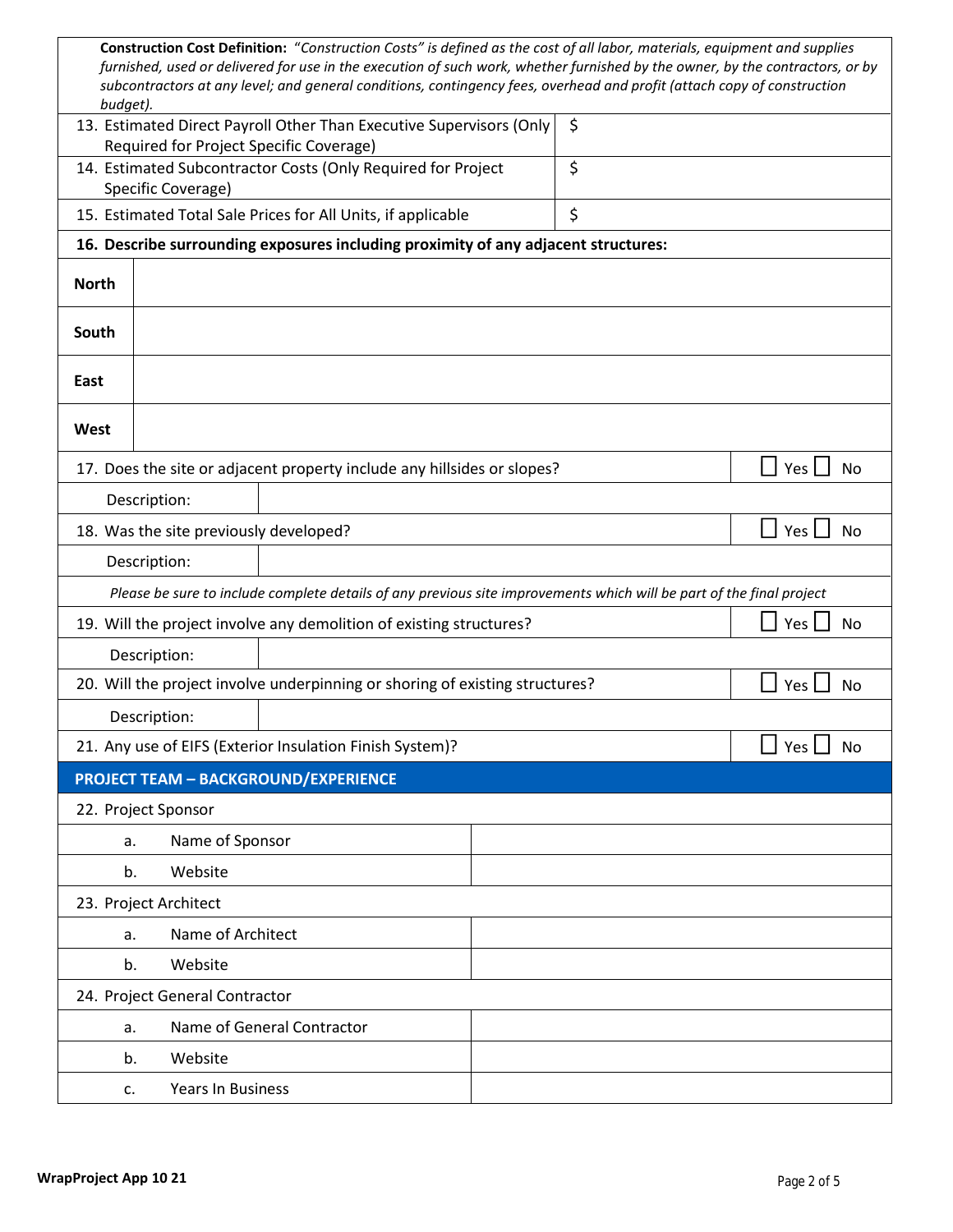| <b>LOSS HISTORY</b>                                                                                                                                                                                                                                                                                |                         |  |  |  |  |
|----------------------------------------------------------------------------------------------------------------------------------------------------------------------------------------------------------------------------------------------------------------------------------------------------|-------------------------|--|--|--|--|
| For the General Contractor, provide 5 years of currently valued loss runs                                                                                                                                                                                                                          |                         |  |  |  |  |
| <b>RISK MANAGEMENT</b>                                                                                                                                                                                                                                                                             |                         |  |  |  |  |
| 25. Does the Named Insured have a written Safety Program?<br>Yes $\Box$ No                                                                                                                                                                                                                         |                         |  |  |  |  |
| 26. Does the Named Insured have a Quality Control Program?<br>Yes $\Box$ No                                                                                                                                                                                                                        |                         |  |  |  |  |
| Description:                                                                                                                                                                                                                                                                                       |                         |  |  |  |  |
| 27. For Homebuilders:                                                                                                                                                                                                                                                                              |                         |  |  |  |  |
| Do you have a formal warranty program?<br>$\Box$ Yes $\Box$ No                                                                                                                                                                                                                                     |                         |  |  |  |  |
| Description:                                                                                                                                                                                                                                                                                       |                         |  |  |  |  |
| Do you have a formal customer service program?                                                                                                                                                                                                                                                     | ∐Yes ∐No                |  |  |  |  |
| Description:                                                                                                                                                                                                                                                                                       |                         |  |  |  |  |
| 28. Does the general contractor have the following subcontractor controls in place? (Only Required for Project<br>Specific Coverage)                                                                                                                                                               |                         |  |  |  |  |
| Written contract with all subcontractors?                                                                                                                                                                                                                                                          | <b>No</b><br>Yes $\Box$ |  |  |  |  |
| Hold harmless clause in your favor?                                                                                                                                                                                                                                                                | $Yes \bigsqcup No$      |  |  |  |  |
| Do you collect certificates from all subcontractors?<br>$\Box$ Yes $\Box$ No                                                                                                                                                                                                                       |                         |  |  |  |  |
| If yes, what are the minimum<br>\$<br>limits required?                                                                                                                                                                                                                                             |                         |  |  |  |  |
| Do you require all subcontractors to name you as an additional insured, including<br>$\Box$ Yes $\Box$ No<br><b>Completed Operations?</b>                                                                                                                                                          |                         |  |  |  |  |
| If no, please explain:                                                                                                                                                                                                                                                                             |                         |  |  |  |  |
| How long do you maintain records<br>of the above documents?                                                                                                                                                                                                                                        |                         |  |  |  |  |
| <b>ADDITIONAL INFORMATION, IF APPLICABLE</b>                                                                                                                                                                                                                                                       |                         |  |  |  |  |
| 1.<br>Site Map                                                                                                                                                                                                                                                                                     |                         |  |  |  |  |
| Soil Geotechnical Report (must be less than one year old)<br>2.                                                                                                                                                                                                                                    |                         |  |  |  |  |
| 3.<br><b>Construction Budget</b>                                                                                                                                                                                                                                                                   |                         |  |  |  |  |
| A copy of the General Contractor's standard subcontract agreement to be used for this project (Only<br>4.<br>Required for Project Specific Coverage)                                                                                                                                               |                         |  |  |  |  |
| <b>NOTICE TO APPLICANT. PLEASE READ CAREFULLY:</b>                                                                                                                                                                                                                                                 |                         |  |  |  |  |
| THE APPLICANT REPRESENTS THE ABOVE STATEMENTS AND FACTS ARE TRUE AND NO MATERIAL FACTS HAVE BEEN<br>SUPPRESSED OR MISSTATED.                                                                                                                                                                       |                         |  |  |  |  |
| COMPLETION OF THIS FORM DOES NOT BIND COVERAGE. APPLICANT'S ACCEPTANCEOF COMPANY'S QUOTATION IS<br>REQUIRED PRIOR TO BINDING COVERAGE AND POLICY ISSUANCE. IT IS AGREED THAT THIS FORM SHALL BE THE BASIS OF<br>THE CONTRACT SHOULD A POLICY BE ISSUED, AND IT WILL BE ATTACHED TO THE POLICY.     |                         |  |  |  |  |
| APPLICANT HEREBY AUTHORIZES THE RELEASEOF CLAIM INFORMATION FROM ANY PRIOR INSURER TO THE COMPANY<br><b>INDICATED ABOVE.</b>                                                                                                                                                                       |                         |  |  |  |  |
| ANY PERSON WHO KNOWINGLY AND WITH INTENT TO DEFRAUD ANY ISURANCE COMPANY OR OTHER PERSONFILES AN<br>APPLICATION FOR INSURANCE CONTAINING ANY FALSE INFORMATION, OR CONCEALS FOR THE PURPOSE OF MISLEADING<br>INFORMATION CONCERNING ANY FACT MATERIAL THERETO, COMMITS A FRAUDULENT INSURANCE ACT. |                         |  |  |  |  |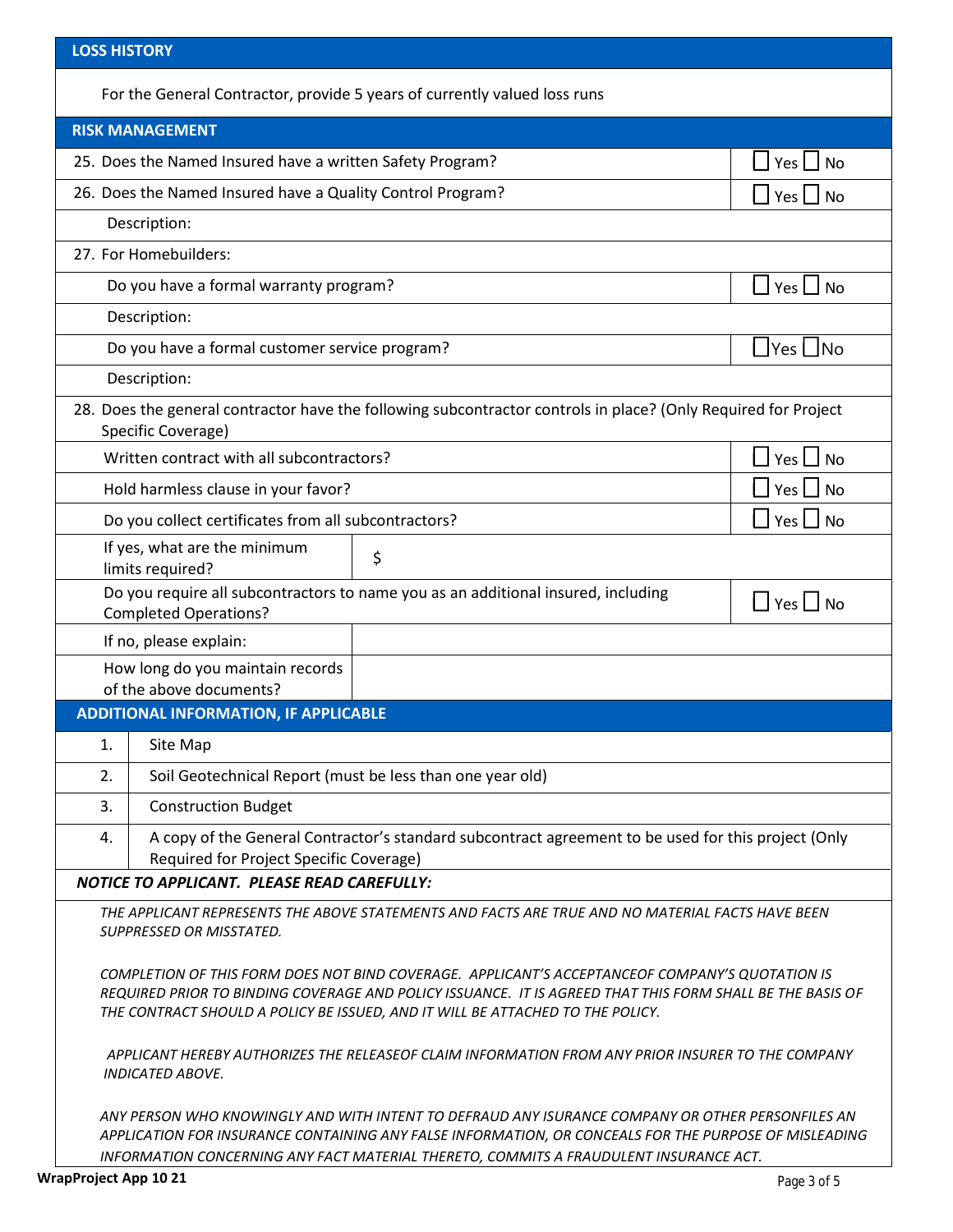## **FRAUD NOTICE**

ANY PERSON WHO KNOWINGLY AND WITH INTENT TO DEFRAUD ANY INSURANCE COMPANY OR OTHER PERSON FILES AN APPLICATION FOR INSURANCE OR STATEMENT OF CLAIM CONTAINING ANY MATERIALLY FALSE INFORMATION OR CONCEALS, FOR THE PURPOSE OF MISLEADING, INFORMATION CONCERNING ANY FACT MATERIAL THERETO COMMITS A FRAUDULENT INSURANCE ACT, WHICH IS A CRIME AND SUBJECTS SUCH PERSON TO CRIMINAL AND CIVIL PENALTIES. (Not applicable in AL, AR, CO, DC, FL, KS, KY, LA, MD, ME, NJ, NM, NY, OH, OK, OR, RI, TN, VA, VT, WA or WV – see Additional Fraud Notices for these States below).ADDITIONAL FRAUD NOTICES

**NOTICE TO ALABAMA, ARKANSAS, LOUISIANA, NEW MEXICO, RHODE ISLAND AND WEST VIRGINIA APPLICANTS:** Any person who knowingly presents a false or fraudulent claim for payment of a loss or benefit or knowingly presents false information in an application for insurance is guilty of a crime and may be subject to fines and confinement in prison.

**NOTICE TO COLORADO APPLICANTS:** It is unlawful to knowingly provide false, incomplete, or misleading facts or information to an insurance company for the purpose of defrauding or attempting to defraud the company. Penalties may include imprisonment, fines, denial of insurance, and civil damages. Any insurance company or agent of an insurance company who knowingly provides false, incomplete, or misleading facts or information to a policyholder or claimant for the purpose of defrauding or attempting to defraud the policy holder or claimant with regard to a settlement or award payable from insurance proceeds shall be reported to the Colorado Division of Insurance within the Department of Regulatory Agencies.

**NOTICE TO DISTRICT OF COLUMBIA APPLICANTS: WARNING:** It is a crime to provide false or misleading information to an insurer for the purpose of defrauding the insurer or any other person. Penalties include imprisonment and/or fines. In addition, an insurer may deny insurance benefits if false information materially related to a claim was provided by the applicant.

**NOTICE TO FLORIDA APPLICANTS:** Any person who knowingly and with intent to injure, defraud, or deceive any insurer files a statement of claim or an application containing any false, incomplete, or misleading information is guilty of a felony of the third degree.

**NOTICE TO KANSAS APPLICANTS:** Any person who, knowingly and with intent to defraud, presents, causes to be presented or prepares with knowledge or belief that it will be presented to or by an insurer, purported insurer, broker or any agent thereof, any written, electronic, electronic impulse, facsimile, magnetic, oral, or telephonic communication or statement as part of, or in support of, an application for the issuance of, or the rating of an insurance policy for personal or commercial insurance, or a claim for payment or other benefit pursuantto an insurance policy for commercialor personal insurancewhich such person knowsto contain materially false information concerning any fact material thereto; or conceals, for the purpose of misleading, information concerning any fact material thereto commits a fraudulent insurance act.

**NOTICE TO KENTUCKY APPLICANTS:** Any person who knowingly and with intent to defraud any insurance company or other person files an application for insurance containing any materially false information or conceals, for the purpose of misleading, information concerning any fact material thereto commits a fraudulent insurance act, which is a crime.

**NOTICE TO MAINE APPLICANTS:** It is a crime to knowingly provide false, incomplete or misleading information to an insurance company for the purpose of defrauding the company. Penalties may include imprisonment, fines or denial of insurance benefits.

**NOTICE TO MARYLAND APPLICANTS:** Any person who knowingly or willfully presents a false or fraudulent claim for payment of a loss or benefit or who knowingly or willfully presents false information in an application for insurance is guilty of a crime and may be subject to fines and confinement in prison.

**NOTICE TO NEW JERSEY APPLICANTS:** Any person who includes any false or misleading information on an application for an insurance policy is subject to criminal and civil penalties.

**NOTICE TO NEW YORK APPLICANTS:** Any person who knowingly and with intent to defraud any insurance company or other person